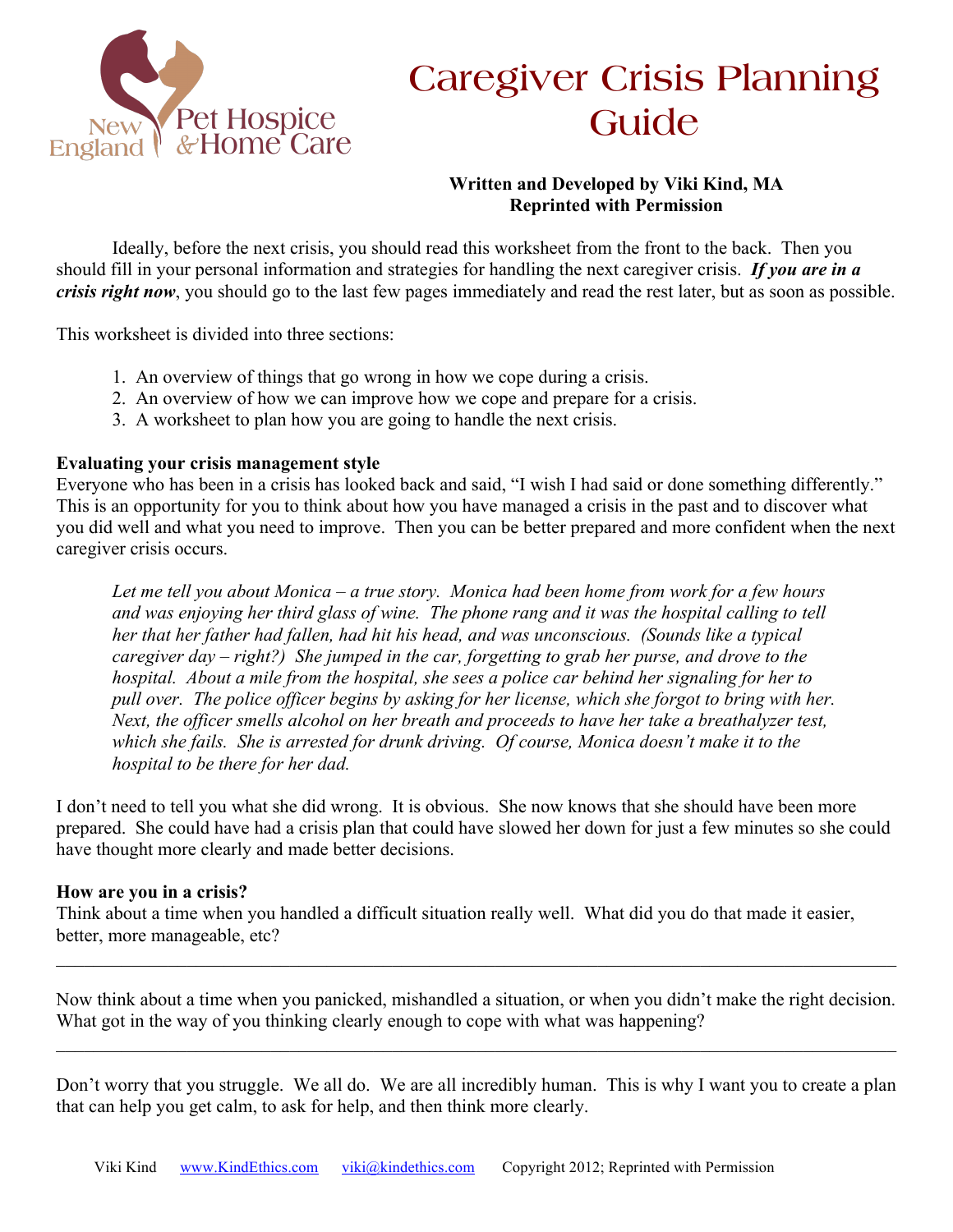## **Getting calm**

Everyone is different when it comes to what will help them calm down. For me, it is picking up the phone and calling a friend. For my brother, it is taking a walk and getting some air. For others, it might be taking a couple of deep breaths, having a quick cry, praying, counting to ten, or doing research on the Internet. You will need to think about what has worked for you in the past that has helped you get your emotions under control. **Go to page 5 and write down what will help you stay calm.**

#### **Why getting calm matters**

The problem with decision making in a crisis is that our emotions have taken over our brains and this leaves little space for us to think rationally. The initial surge of emotion and adrenalin lasts approximately 90 seconds. Then, every time we think additional panicky or scary thoughts, we fire off 90 more seconds of emotional chaos. The goal of slowing down for a few minutes is to give your emotional brain a chance to calm down which will then allow your rational brain time to get activated.

*(This is why Monica shouldn't have rushed out the door. If she had sat still for a few minutes, she could have thought about getting someone to drive her to hospital. If she had calmed down even a little bit, she might have remembered her purse or called for someone to come and help her.)* 

#### **You have more strength than you realize**

You have more control and strength in a crisis than you realize. You can take control of your brain if you don't keep telling yourself things that get you more upset. Instead of telling yourself, "Oh my goodness…I am so afraid…I can't believe this is happening…Oh no this is the worst thing that could happen, etcetera." Tell yourself, "I don't have time to be upset right now…I have to focus on figuring out what is the right thing to do." Tell yourself that you can cry, scream, or be afraid later on, but right now, you have to think. Say to yourself:

#### **"I am calm and focused. I can listen and understand what is happening and make a good decision."**

# **Here are ideas for what you might need to do before you run out the door:**

- Ask someone to watch my kids.
- Arrange for someone to stay with any other person or animal I am caring for.
- Tell my boss I have to leave.
- Have someone come over to drive me since I am still hysterical.
- Pack a bag because I may need to stay over night at the hospital. (I had a bag that I kept in my trunk filled with what I would need when I had to meet one of my relatives in the emergency room. I made sure I had a sweatshirt, bottled water, snacks, change for the vending machine, a book to read, and a change of clothing.)
- Pack my phone and/or computer charger. (I wish I had remembered this when I went to visit my mom in the hospital and ended up staying there for four days straight.)
- Pack my list of phone numbers.
- Grab this crisis action worksheet.
- Bring a list of my pet's medications and medical history.
- Bring my own personal medications that I will need later on today.
- Pack a book to read or something to do while I am waiting.
- $\bullet$   $\qquad$   $\qquad$   $\qquad$   $\qquad$   $\qquad$   $\qquad$   $\qquad$   $\qquad$   $\qquad$   $\qquad$   $\qquad$   $\qquad$   $\qquad$   $\qquad$   $\qquad$   $\qquad$   $\qquad$   $\qquad$   $\qquad$   $\qquad$   $\qquad$   $\qquad$   $\qquad$   $\qquad$   $\qquad$   $\qquad$   $\qquad$   $\qquad$   $\qquad$   $\qquad$   $\qquad$   $\qquad$   $\qquad$   $\qquad$   $\qquad$   $\qquad$
- $\bullet$   $\qquad$   $\qquad$   $\qquad$   $\qquad$   $\qquad$   $\qquad$   $\qquad$   $\qquad$   $\qquad$   $\qquad$   $\qquad$   $\qquad$   $\qquad$   $\qquad$   $\qquad$   $\qquad$   $\qquad$   $\qquad$   $\qquad$   $\qquad$   $\qquad$   $\qquad$   $\qquad$   $\qquad$   $\qquad$   $\qquad$   $\qquad$   $\qquad$   $\qquad$   $\qquad$   $\qquad$   $\qquad$   $\qquad$   $\qquad$   $\qquad$   $\qquad$

Trust me. You will be so glad that you stopped and went through this list before you rushed out the door. Not only will you be more prepared, but by reviewing this worksheet, it will help your brain calm down. **Before you read the next section, go to page 5 and fill in what you need to pack.** Make sure you think about what you might need and what your pet might need, etc. I am sure you will keep adding things to this list.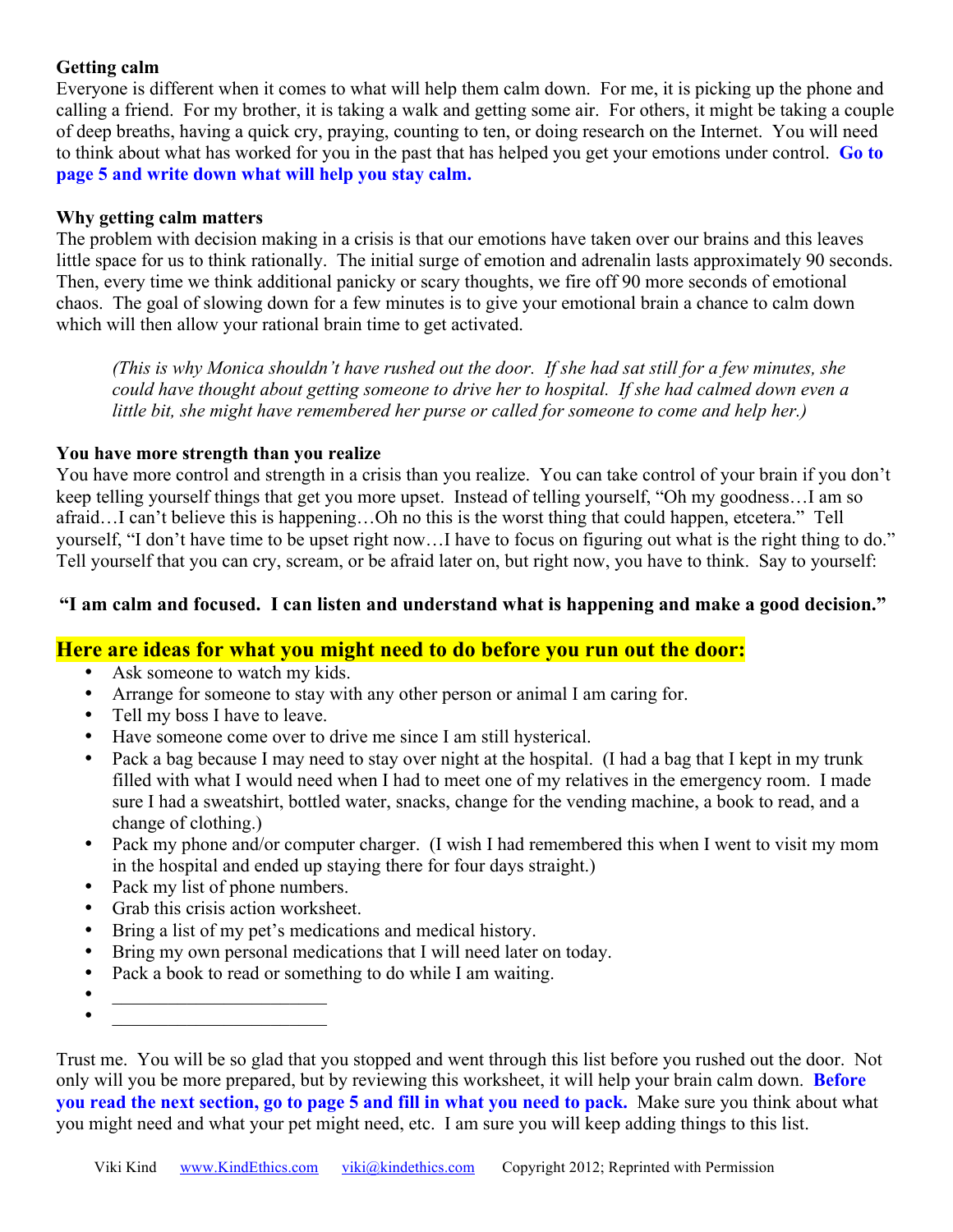# **If you have to make an important decision in a hurry:**

Ask how much time you really have. Oftentimes, the doctor says you need to decide right now, but really you could have a few minutes, a few hours, or even a day. Sometimes the doctor will want you to rush because it convenient for his/her schedule to take care of the crisis right now or the doctor may be worried about his/her legal liability if you wait too long. Ask the doctor how long you really have to make this decision.

Even if you only have a few minutes before you need to make the decision, take a couple of deep breaths or take a quick walk outside. Do whatever you need to so you can get past the initial *90 second* surge of emotions that is getting in the way of thinking clearly.

## **What do you need to find out so you make the decision?**

1. **Find out the facts**. I would encourage you to ask another person to help you listen and to have someone write down what is being discussed or record it. When in a crisis, your mind is not working as well as it usually does, so it helps to have someone there to be a second or third set of ears. If you don't have anyone there with you in person, do a conference call with a friend or family member who can listen and ask questions. If you don't know how to do this, ask someone there to help you or to use their phone.

2. **Ask the healthcare professional to talk about the all the possible options/solutions that are available**. There is rarely just one option or choice. You will feel better later on if you feel like you had a real choice in the situation.

3. **Ask about how each of these solutions would play out over time**. Too often, people forget to ask what will happen in the long-term. Yes, right now is really important, but make sure you ask about how your decision will play out in the future. How will your pet's quality of life be changed by this decision?

4. **Ask about the risks of choosing the solution the person has recommended**. One of the biggest dangers in picking a solution too quickly is that we don't ask about the downside or possible negative outcomes. We are so anxious to have things work out okay that we forget that there is no perfect solution or solution without risks.

5. **Use whatever strengths you have when you usually problem solving.** If you are a person who needs to write things down, then do so. If you are a person who needs to talk things out, then talk. For me, I have to do some research on the Internet and then talk to someone I trust. After that, I can make my own decision. Stop for a minute and think about what you usually do when you have made good decisions in the past.

**6. Make the decision.** I know you wish you had more time. I know you wish you had more information. And I know you wish you knew for sure that this is the right thing to do. We can never know for sure. All we can do is the best we can based on what we know at the time and what kind of pressures are on us in that moment.

**7. When that the crisis is over, see if you need to modify or improve the plan.** You can't go back in time and change what has already happened, but you can see if you need to put an even better plan in place. This is life. We can only go forward from where we are.

**8. Get some support for you.** Now that the crisis is over, you need to get some comfort and support. Reach out to the people who make you feel better or stop and do the things that make you feel better. Caregiving is never about just one crisis. It is a long journey with many crises and decisions. This is why you need to begin building a support system around you so you can survive the long caregiver's path.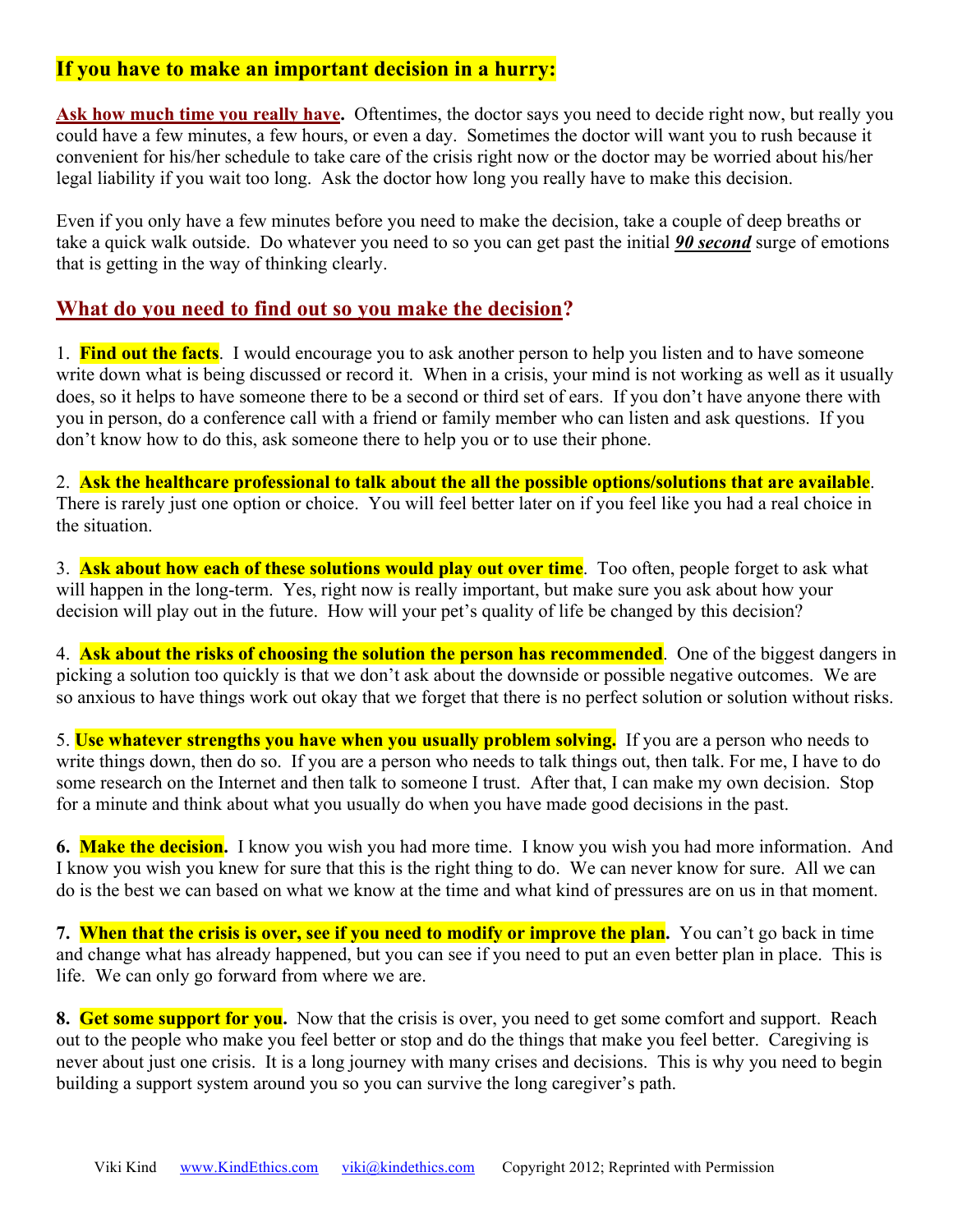

Viki Kind is a clinical bioethicist, medical educator and hospice volunteer. Her award winning book, "The Caregiver's Path to Compassionate Decision Making: Making Choices For Those Who Can't," guides families and professionals through the difficult process of making decisions for those who have lost capacity. She has lectured across the United States teaching healthcare professionals to have integrity, compassion and to improve end-of-life care through better communication. Patients, families and healthcare professionals rely on Viki's practical approach to dealing with challenging healthcare dilemmas.

Viki provides bioethics consultation and support for many hospitals in the Los Angeles area. She holds a master's degree in bioethics from the Medical College of Wisconsin and a bachelor's degree in speech communication from California State University at Northridge. She has specialized training in mediation and cultural negotiation from Pepperdine University and UCLA. Viki is an honorary board member of the Well Spouse Association. She has also been a caregiver for many years for four members of her family.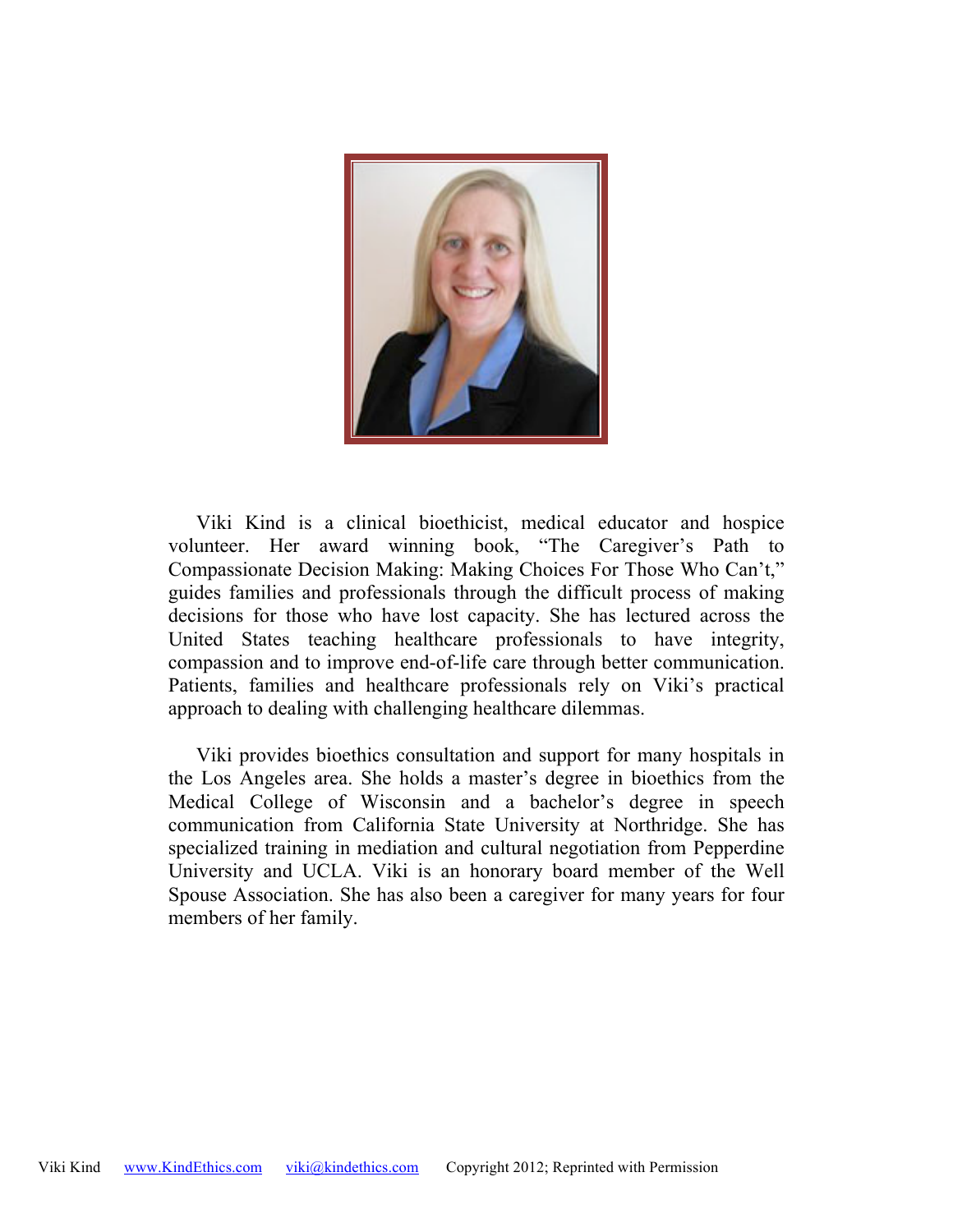



*Make copies of all of this paperwork and put copies in your car with your caregiver bag, in your briefcase, a drawer at work, in your purse, near your front door with the bag you have packed, and/or near your pet. You can also email yourself a copy or to friends/relatives who could fax it to you at the hospital.*

*This crisis action plan worksheet will only work if you have it with you.*

# **My Crisis Action Plan**

 $\_$  , and the contribution of the contribution of the contribution of the contribution of the contribution of  $\mathcal{L}_\text{max}$ 

 $\mathcal{L}_\mathcal{L} = \mathcal{L}_\mathcal{L} = \mathcal{L}_\mathcal{L} = \mathcal{L}_\mathcal{L} = \mathcal{L}_\mathcal{L} = \mathcal{L}_\mathcal{L} = \mathcal{L}_\mathcal{L} = \mathcal{L}_\mathcal{L} = \mathcal{L}_\mathcal{L} = \mathcal{L}_\mathcal{L} = \mathcal{L}_\mathcal{L} = \mathcal{L}_\mathcal{L} = \mathcal{L}_\mathcal{L} = \mathcal{L}_\mathcal{L} = \mathcal{L}_\mathcal{L} = \mathcal{L}_\mathcal{L} = \mathcal{L}_\mathcal{L}$  $\_$  , and the contribution of the contribution of the contribution of the contribution of the contribution of  $\mathcal{L}_\text{max}$ 

 $\_$  , and the contribution of the contribution of the contribution of the contribution of the contribution of  $\mathcal{L}_\text{max}$  $\_$  , and the contribution of the contribution of the contribution of the contribution of the contribution of  $\mathcal{L}_\text{max}$  $\_$  , and the contribution of the contribution of the contribution of the contribution of the contribution of  $\mathcal{L}_\text{max}$ 

Here is what works for me when I need to calm down my emotional reactions:

What will I need to do or to pack before I run out the door?

# **Who will I need to call and what are their numbers?**

 $\_$  , and the contribution of the contribution of the contribution of the contribution of the contribution of  $\mathcal{L}_\text{max}$ 

# **New England Pet Hospice & Home Care 617) 302-NEPH (6374)**

Doctor, paramedics, hospital or nurse helpline, insurance company, family, friends, hospice nurse, palliative care team, suicide hotline, etc*.*

1. 2. 3. 4. 5. 6.

Who could come over and be with me right away?

Who can give me emotional support on the phone?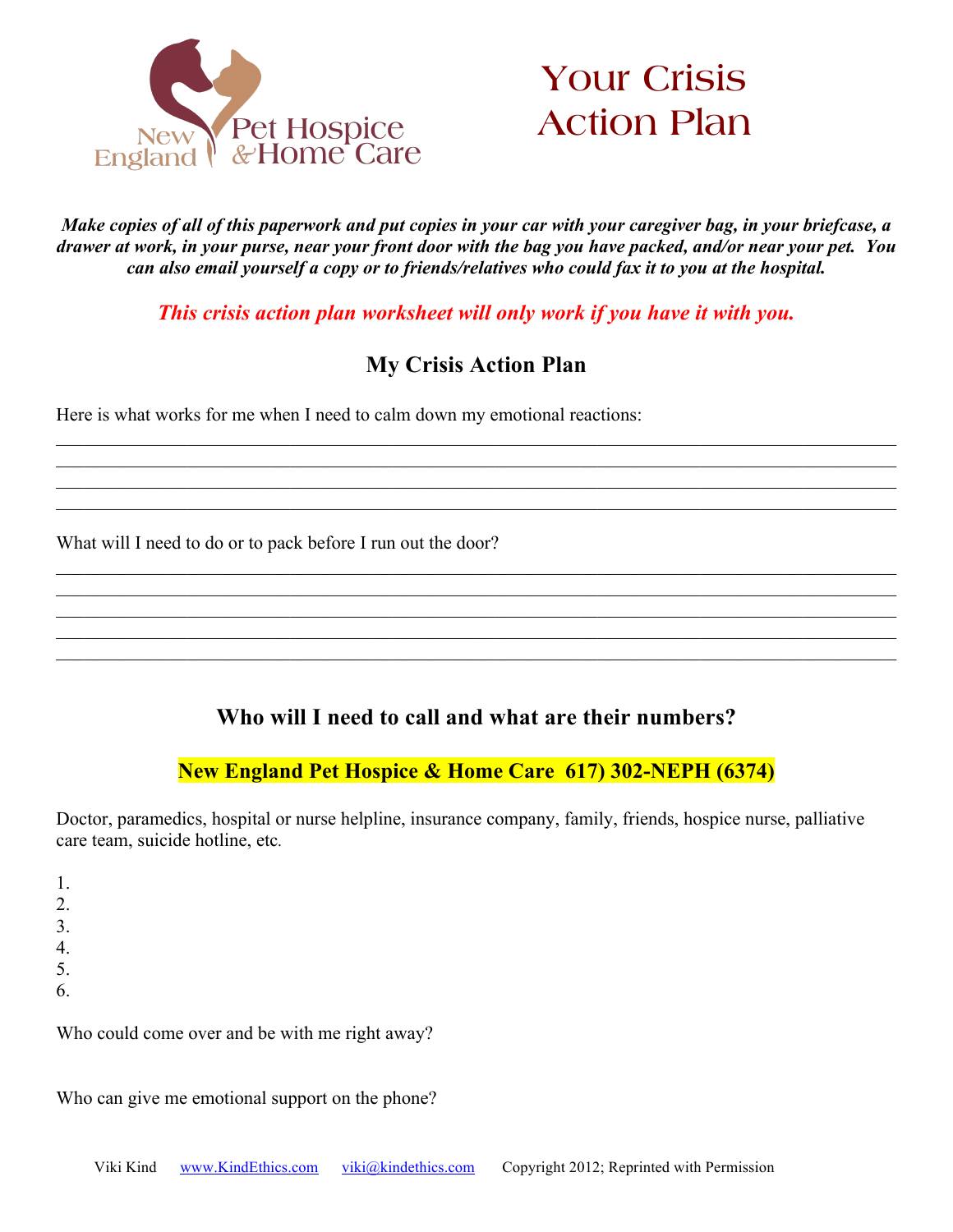Who do I need to call to let them know what is happening?

Who can I call to help me figure out what is the right thing to do?

Who can I call to help me do some research on the internet?

While I am waiting for help, what questions will I need to ask and what will I need to tell the professionals about what has happened?

What is important for me to tell them about my pet's condition and healthcare preferences?

# **Information to have ready**

## **1. Bring "List of Questions to Ask When Making the Medical Decisions"**

**2. Attach information about your pet's medical history.** Ask your vet for a copy of your pet's history and physical. Staple this information to this worksheet.

**3. Bring "List of Medications," including any vitamins and herbs. Bring the actual bottles with you.**  You will need to update this each time there are changes in the medications. Staple this information to this worksheet.

# **10 Quick Tips for Crisis Decision Making**

Do something to help yourself calm down. Breathe.

- 1. Ask how long you really have to make the decision.
- 2. Get the facts. Have someone do some research for you if you aren't near a computer.
- 3. Ask about other options.
- 4. Ask what would happen if you chose these other options.
- 5. Ask about the positive and negative consequences of each of the possible choices.
- 6. Ask about the short-term and long-term consequences of each choice.
- 7. Have someone else help you listen to what is being said and to take notes and/or record it. If nobody can be there with you, have the person call in and listen to the conversation over the phone.
- 8. Make the decision realizing that you are doing the best you can in this crisis situation.
- 9. After the crisis is over, think about whether you will need to modify or improve the plan.
- 10. Now that the crisis is over, get yourself some support. You just went through a lot.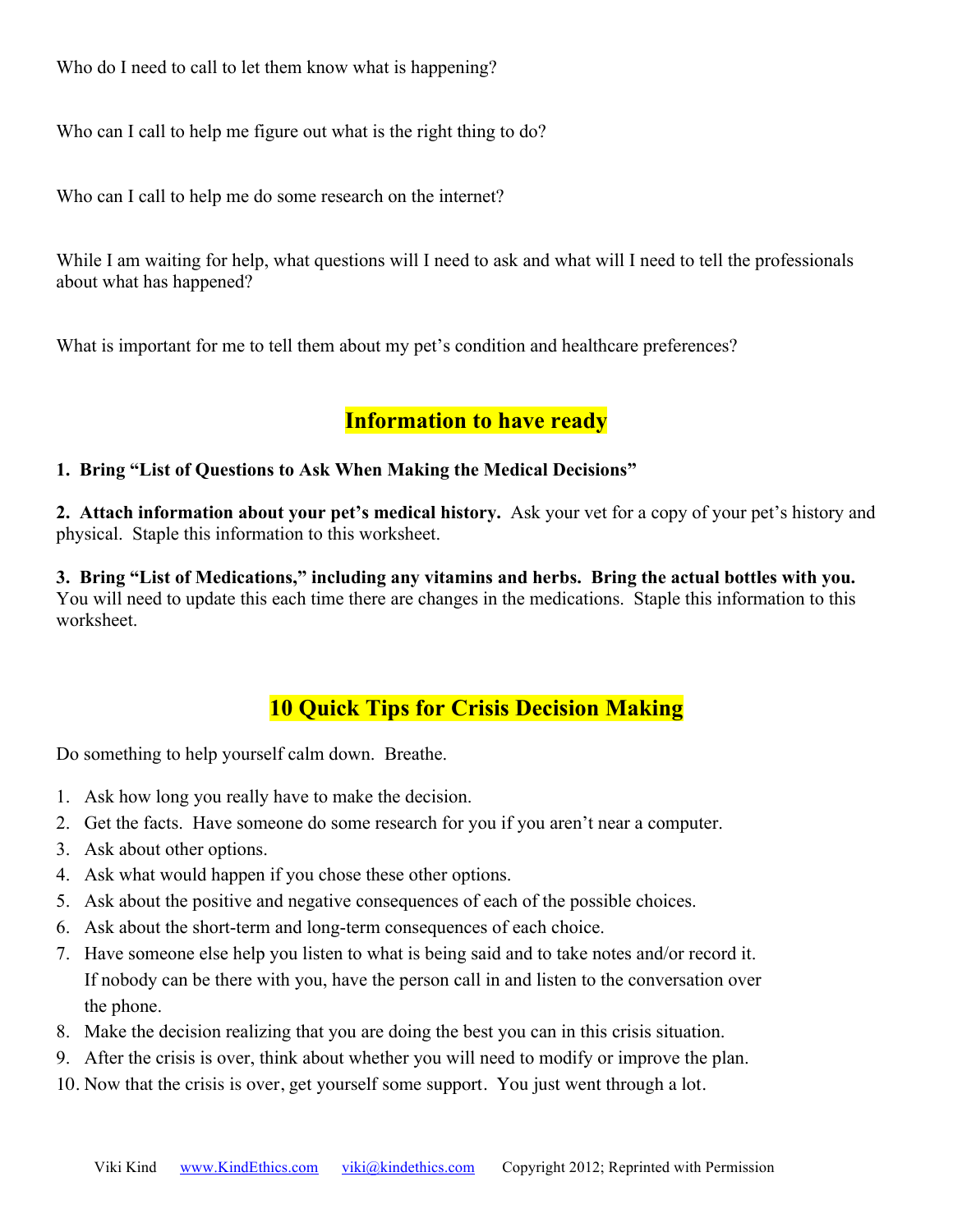

# **Medical Questions to Ask**

# **Time:**

- Is this an emergency, or is there time to think about what should be done?
- If it is not an emergency, how long do we have to make a decision?

# **Diagnosis or condition:**

- What do you call what my pet has?
- How bad is my pet's condition?
- How many other things are going wrong with my pet's body?
- Are those other things fixable?

# **Available treatment options:**

- Is this the first time I have had to make decisions about this illness or condition? Or has it been going on a long time?
- What worked in the past?
- Is that still an available option?
- What are the other available options?
- What is the proposed treatment, surgery or test?
- Who will perform the treatment, surgery or test?
- How realistic is it that the proposed plan will work?
- Is the proposed treatment standard or is it experimental?
- How many times has the veterinarian done this procedure?
- What is the veterinarian's success rate?
- What has the veterinarian's success rate been with pets in a similar condition?
- Is there anything I can do to increase my pet's chances of a good outcome?

# **Alternatives:**

- What alternatives are available?
- What will happen if nothing is done?
- What will happen if we wait until later?
- Why now and not later?